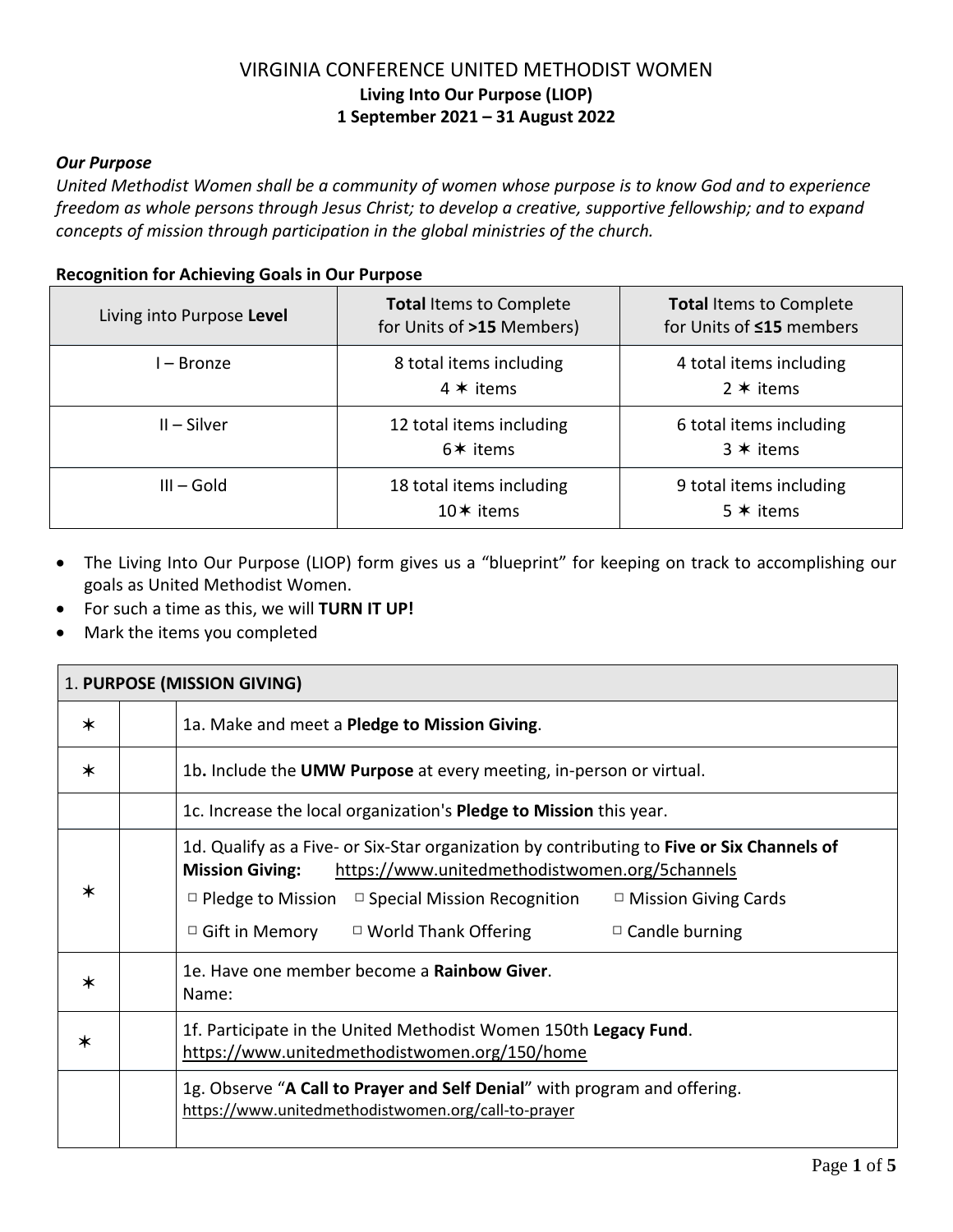| 2. KNOW GOD (FAITH) |                                                                                                                                                                                                                                                                         |
|---------------------|-------------------------------------------------------------------------------------------------------------------------------------------------------------------------------------------------------------------------------------------------------------------------|
|                     | 2a. Encourage the practice of spiritual disciplines (i.e. Scripture, prayer, fasting)                                                                                                                                                                                   |
| ∗                   | 2b. Have at least one <i>Prayer Calendar</i> , which can be used at each local organization meeting,<br>in-person or virtual, to pray for mission workers and mission projects for women, children<br>and youth.                                                        |
|                     | 2c. Have at least one member attend a District or Conference Spiritual Life Event, in-person<br>or virtually. (District or Conference officers who have paid their own way may count toward<br>this item)<br>Name(s):                                                   |
|                     | 2d. Host or participate in a Children's Sabbath Service highlighting the needs of the children.<br>(Resource: www.childrensdefense.org.)                                                                                                                                |
| ∗                   | 2e. Use at least two programs from the Program Book.<br>https://www.umwmissionresources.org/shopping product list.asp?catID=13937<br>1.<br>2.                                                                                                                           |
|                     | 3. EXPERIENCE FREEDOM AS WHOLE PERSONS (HOPE)                                                                                                                                                                                                                           |
| $\ast$              | 3a. Choose one District or Conference Social Action Priority to work on.<br>Priority chosen:                                                                                                                                                                            |
| $\ast$              | 3b. Present a program or initiate a project based on a District or Conference Social Action<br>Priority.<br>Program/Project:                                                                                                                                            |
|                     | 3c. Have at least one member attend United Methodist Day at General Assembly in<br>February, if held.<br>Member name(s):                                                                                                                                                |
|                     | 3d. Have at least one member participate in a webinar addressing a District or Conference<br>Social Action Priority and share the information with the local organization.<br>Member name(s):                                                                           |
| ∗                   | 3e. Have at least one member sign-up to receive the UMW Action Alerts<br>(https://secure3.convio.net/umw/site/SPageNavigator/Social Action Alerts.html) to learn<br>more about justice issues and share the information with the local organization.<br>Member name(s): |
|                     | 3f. Have at least one member visit the UMC Church and Society website to obtain What You<br>Can Do - Take Action suggestions on justice issues and share with the local organization.<br>https://www.umcjustice.org                                                     |
|                     | Member name(s):                                                                                                                                                                                                                                                         |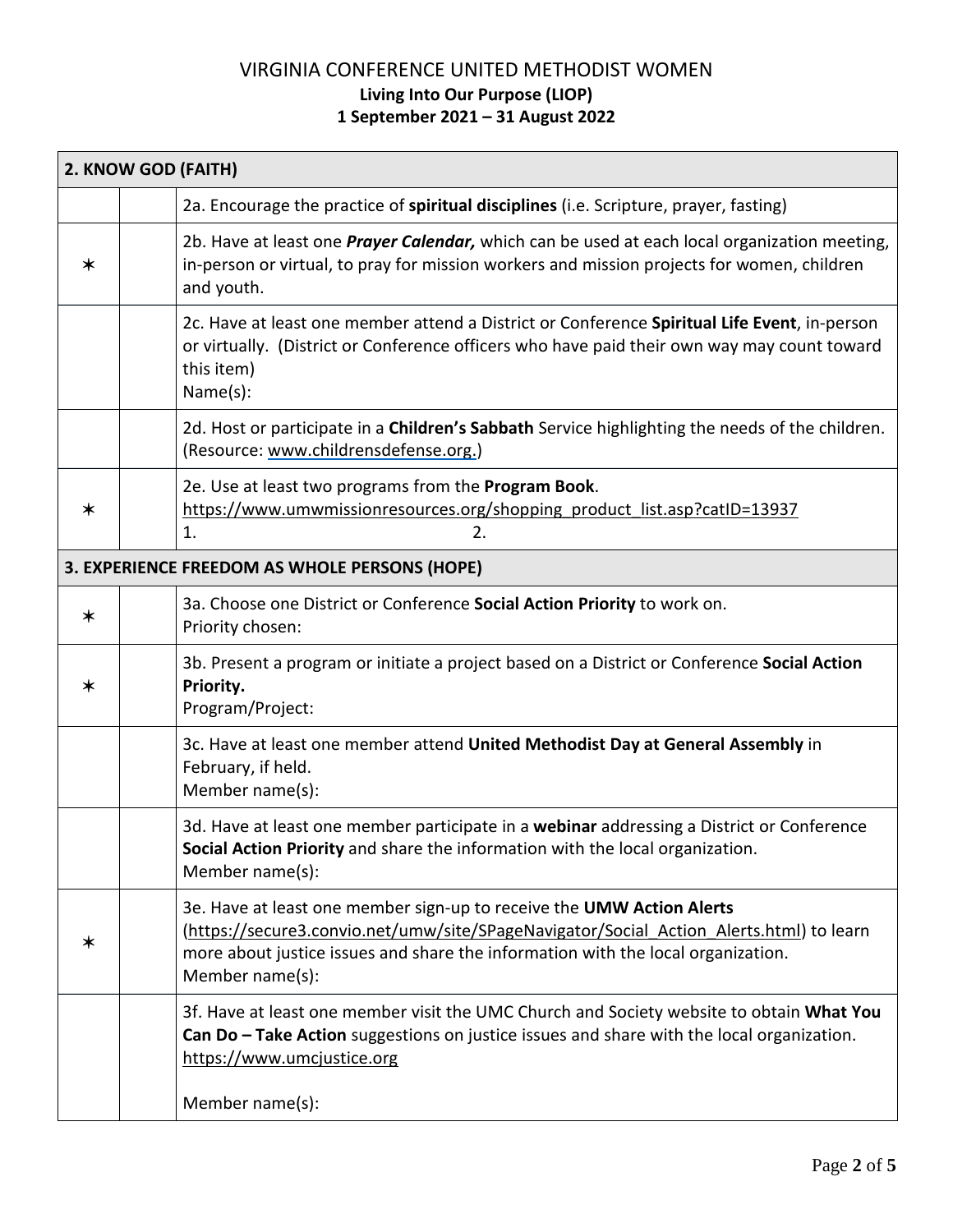|   |    | 3g. Have at least one member sign up to receive Virginia Interfaith Center for Public Policy<br>alerts (http://www.virginiainterfaithcenter.org) and use ideas to advocate for justice.<br>Member name(s):                                                                                                                                                                                                                                        |  |
|---|----|---------------------------------------------------------------------------------------------------------------------------------------------------------------------------------------------------------------------------------------------------------------------------------------------------------------------------------------------------------------------------------------------------------------------------------------------------|--|
| ∗ |    | 3h. Implement or continue the Charter for Racial Justice policies by having a racial justice<br>program, participating in a District racial justice program, or attending a Conference racial<br>justice event, in-person or virtually.<br>Resources include: https://www.unitedmethodistwomen.org/racialjustice;<br>https://www.umc.org/en/how-we-serve/advocating-for-justice/racial-justice;<br>https://vaumc.org/reconciliation;<br>Describe: |  |
|   |    | 3i. Participate in the United Methodist Women climate justice issues with "Be Just. Be Green.<br>13 Steps To Sustainability" principles.<br>(https://www.unitedmethodistwomen.org/sustainability)<br>Describe what you did:                                                                                                                                                                                                                       |  |
|   |    | 4. DEVELOP A CREATIVE/SUPPORTIVE FELLOWSHIP (LOVE)                                                                                                                                                                                                                                                                                                                                                                                                |  |
|   | 1. | 4a. Add at least two new members to the roll for local circles/units with more than 15<br>members), or one new member for local circles/units with 15 or fewer members.<br>2.                                                                                                                                                                                                                                                                     |  |
| ∗ | 1. | 4b. Have at least two members, other than a District or Conference Officer, attend a District<br>or Conference Annual Meeting, in-person or virtual. (If $\leq$ 15 members - you may include one<br>District or Conference Officer).<br>2.                                                                                                                                                                                                        |  |
|   |    | 4c. Sponsor a young woman (age 18 - 40) to attend a District or Conference Young Women's<br>Event, if held, in-person or virtually. (Note: Check for available District or Conference<br>scholarships.)<br>Name of attendee(s): (for your archives)                                                                                                                                                                                               |  |
| ∗ |    | 4d. Invite a District or Conference Officer, other than one of your own members, to one of<br>your local organization meetings during the year and/or your United Methodist Women's<br>Sunday, in-person or virtual.<br>Name/Date:                                                                                                                                                                                                                |  |
|   |    | 4e. Write to at least five mission workers, active or retired, listed in the Prayer Calendar.                                                                                                                                                                                                                                                                                                                                                     |  |
|   |    | Names:                                                                                                                                                                                                                                                                                                                                                                                                                                            |  |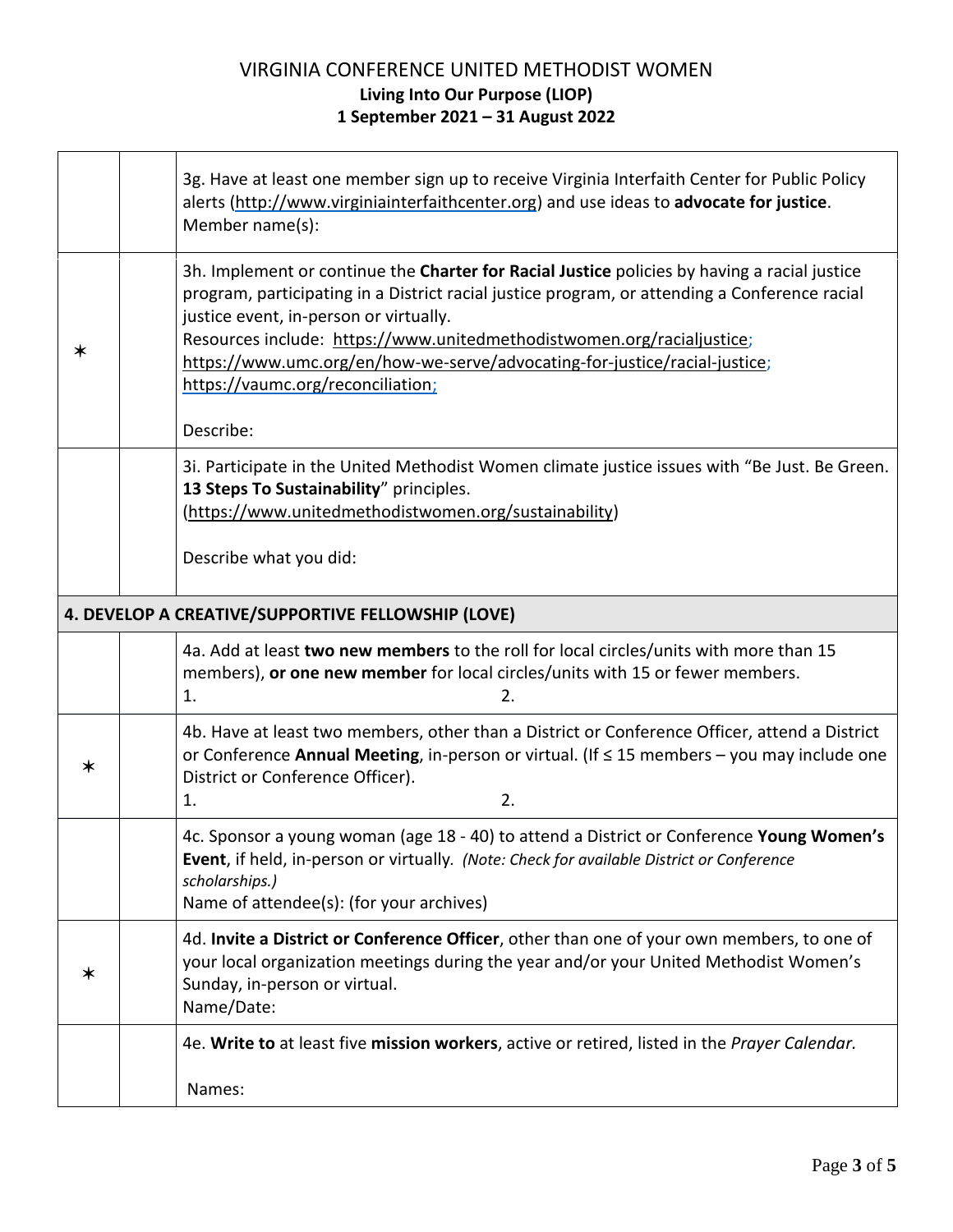|        | 4f. Have at least one member attend UMW Day at Ferrum College, if held.<br>Name(s):                                                                                                                                                                                                                                                                                                                                                                                                                               |
|--------|-------------------------------------------------------------------------------------------------------------------------------------------------------------------------------------------------------------------------------------------------------------------------------------------------------------------------------------------------------------------------------------------------------------------------------------------------------------------------------------------------------------------|
| ∗      | 4g. Submit names of deceased members to District MN & O Coordinator or President by<br>deadline set by the District. (Note: Not later than Sept. 10)                                                                                                                                                                                                                                                                                                                                                              |
| $\ast$ | 4h. Submit member statistics/census online at www.unitedmethodistwomen.org by<br>March 30. Use membership numbers for the previous calendar year.<br>Also, please advise District by August 31 or as requested by the district of those same<br>numbers (i.e. previous calendar year):<br>Number of members at January 1 ______ (not required for online report to National UMW)<br>Number of new members added<br>Number of members lost by death or other reasons _________<br>Number of members at December 31 |
|        | 5. EXPAND CONCEPTS OF MISSION (LOVE)                                                                                                                                                                                                                                                                                                                                                                                                                                                                              |
| $\ast$ | 5a. Have at least one subscription to <i>response</i> magazine within the organization to help<br>members stay informed of world missions and for help in planning programs. Include a<br>"response moment" where an item from response magazine is lifted up as a way to tell a<br>mission story. https://www.unitedmethodistwomen.org/response                                                                                                                                                                  |
|        | 5b. Have at least one member, other than a District or Conference officer, attend Conference<br>Mission Encounter (nationally called Mission u) or District Mission Celebration/Mission<br>Encounter, if held, in-person or virtually.<br>(If in-person event, District or Conference officers who have paid their own way may count<br>toward this item.) (VA Conference: https://vaumc.org/me/;<br>National: https://www.unitedmethodistwomen.org/mission-u)<br>Name(s):                                        |
| ∗      | 5c. Select a mission institution or project which is supported (1) by funds from United<br>Methodist Women (https://www.unitedmethodistwomen.org/what-we-fund) (Note: Wesley<br>Community Service Center in Portsmouth is the only National Institution in Virginia);<br>or (2) by fund through the Ministry Grants of Virginia (listed in the Annual Report). Visit<br>and/or contribute needed resources.<br>Name of institution or project:                                                                    |
| ∗      | 5d. Have or participate in, in-person or virtually, at least one current mission study during<br>the year, sponsored by a local unit/organization.<br>Which one:                                                                                                                                                                                                                                                                                                                                                  |